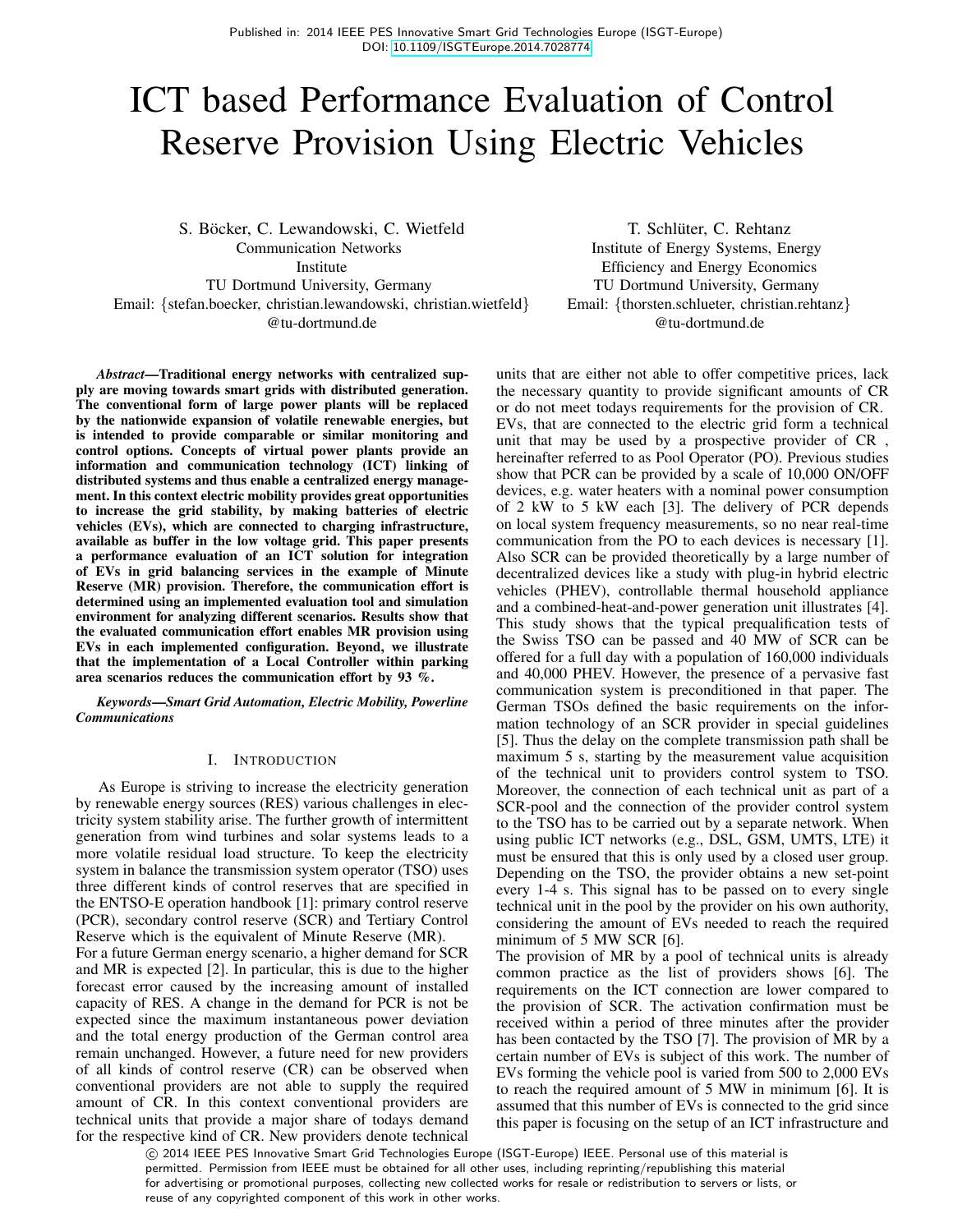not on the stochastic variation of the individual driving pattern. Thus a larger pool compensates the stochastic variations and guarantees the power offered for a continuous bidding period with a higher certainty [8].

To ensure reliable and interoperable interaction between all entities needed to provide CR, the presented system based on standardized communication protocols. Since the interface for processing and activation of MR in Germany (see Section II-A) is open source, the following performance evaluation is executed for the provision of MR using EVs.

After an introduction into the implemented laboratory environment in Section II, the proposed scenarios are explained in Section III. After that the used standardized communication protocols and interfaces are evaluated with respect to the service of MR provision in Section II-B.

#### II. LAB OVERVIEW

In this paper, the system presented in [9] is taken up again and relevant technical entities, as well as related communication interfaces, are implemented in our electric mobility laboratory using the example for provision of MR. The current laboratory environment is presented in Figure 1. In place of the electric vehicle (EV), we have integrated a Smart Fortwo electric drive (Smart e.d.) in our running system, allowing the evaluation of the implemented service in a real-world scenario.



Fig. 1. System overview for realization of minute reserve with EVs.

In case the Smart e.d. is linked to a Electric Vehicle Supply Equipment (EVSE), the EVSE transmits relevant information of regular charging process to PO. PO uses this information for a capacity analysis of its entire pool of connected EVSEs. According to methods, already published in [9], the PO can thereby afford reliable predictions of charging processes. In addition, we have implemented a TSO as grid entity. Following the procedures explained in Section I, PO is linked to the TSO in order provide MR negotiation on behalf of the pool of connected EVSEs.

#### *A. Description of implemented protocols and interfaces*

For Vehicle to Grid (V2G) communication we focus on the IEC 61851-1 [10], as well as ISO/IEC 15118 [11]. In addition to the protection of personal safety, the implementation of the IEC 61851-1 low level signalization protocol allows a control of ongoing EV charging processes through the EVSE over PWM duty cycle modification (illustrated in Figure 2). For this purpose the PO forwards a predefined or adapted ongoing charge schedule to the EVSE, which reduces or increases the charging current according to the received input.

As an example of such a control of charging processes based on IEC 61851-1, Figure 3 presents a sample control process, realized in our laboratory environment using the Smart e.d.. In this context the EVSE received a predefined charge schedule with five tuples of different maximum current values, each lasting 30 minutes.



Fig. 2. IEC 61851-1 Pulse Width Modulation (PWM) signal.

The charging profile of the EV is detected by meter value measurement on the EVSEs smart meter and the SoC is read out via a proprietary vehicle interface. It can be shown, that the EV follows our predefined charge schedule up to a State-Of-Charge (SoC) of  $\sim$  90 %. From this point, the charging current is reduced continuously by the EV until the battery is fully charged. Thus, we demonstrated that a charge control can be implemented for a present EV model using the IEC 61851-1. However, the IEC 61851-1 does not offer any authentication or accounting mechanisms, which are particularly necessary especially regarding public charging infrastructure, and there is no provision of a bidirectional communication link for the exchange of additional charging information, like departure time or desired energy capacity.

For this reason the ISO/IEC 15118 high-level communication, which is enabled by a mandatory PWM duty cycle of 5 %, provides autonomously working charge control mechanisms and therefore enables customer-friendly energy balancing processes based on the plug-and-charge principle. Nevertheless, in this paper we focus on MR provision via IEC 61851-1, due to the reason that most of present EV models do not provide ISO/IEC 15118 integration. Hence, ISO/IEC 15118 integration is part of future work. A detailed description of IEC 61851-1, as well as a detailed message sequence description of ISO/IEC 15118, is given in [9].



Fig. 3. Controlling a charging process of Smart e.d. using IEC 61851-1.

The communication link between PO and EVSEs is realized by an implementation of the Open Charge Point Protocol (OCPP) 2.0 [12]. In general OCPP is realized as a protocol for communication between a central system unit, located at the PO, and EVSEs. Version 1.5 of OCPP provides operations for basic charging process management, e.g. user authentication or start and stop of charging processes. Schmutzler et al. [13] present an introduction into technical principles and the scope of OCPP 1.5, as well as an evaluation of OCPP 1.5 compared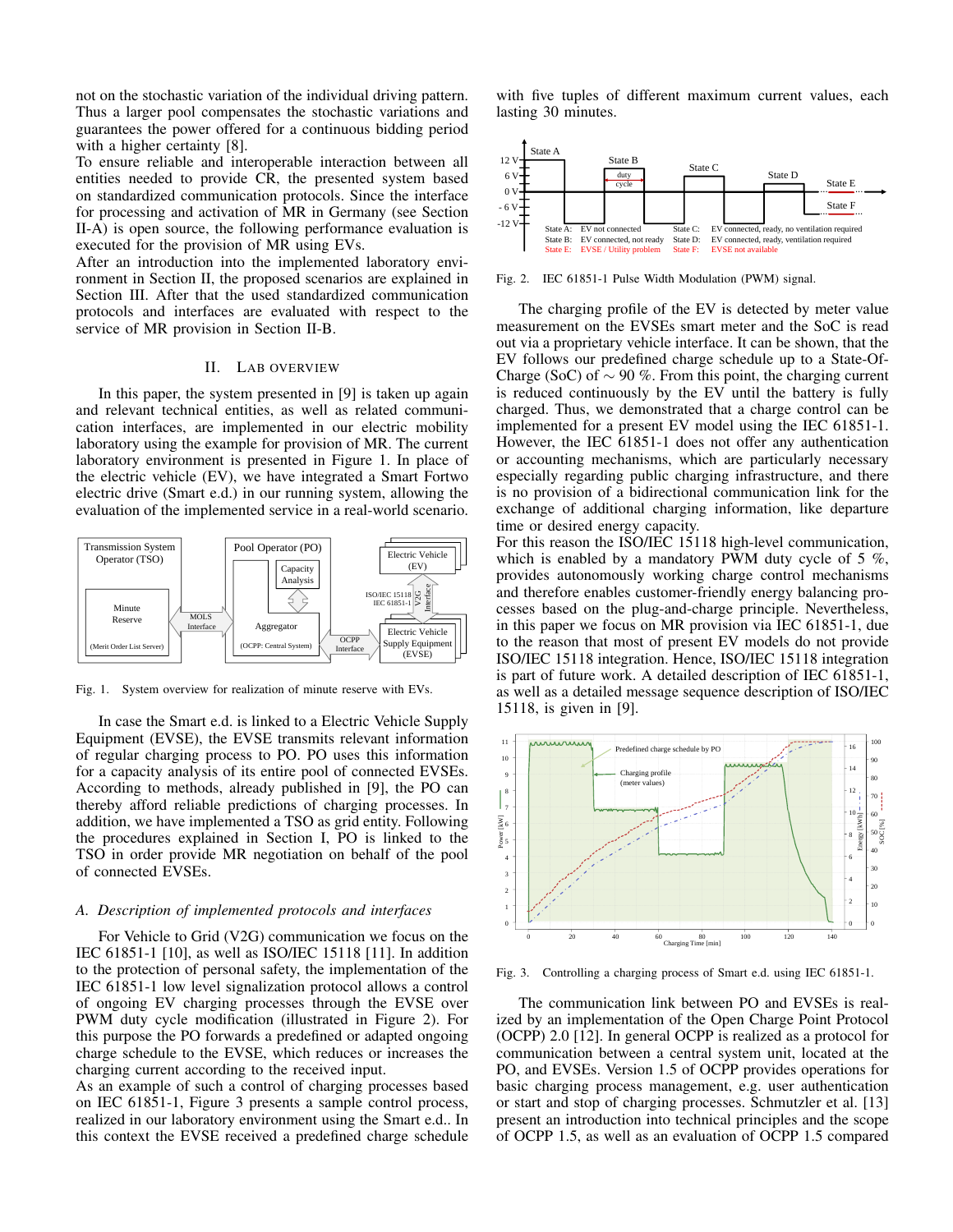to IEC 61850. This evaluation supports our choice of OCPP, since the IEC 61850 is focusing especially on grid automation, instead of offering services for charge spot operators with a specific interest in the business domain. The mentioned disadvantage of OCPP, that there is no integrated smart charging support, is now addressed by OCPP 2.0 release. Moreover, the implemented OCPP 2.0 also provides an ISO/IEC 15118 integration, which perfectly completes the interaction to our V2G interface. In this context the presented work in [9] provides a mapping of ISO/IEC 15118 message types and already recommends an OCPP extension to support smart charging use cases in OCPP 1.5 by defining the following message types - *ChargingProfileAnnouncement* and *EnergyAllocation*. Since OCPP 2.0, this recommendation is covered by *SetChargingProfile* and *NotifyEVChargingSchedule* message types. Due to the reason, that the OCPP specification does not clearly formulate any protocol sequences, Table I provides an overview of implemented OCPP messages and their functional description, related to the laboratory environment.

TABLE I. OVERVIEW OF DEPLOYED OCPP OPERATIONS.

| <b>Deployed OCPP Operations</b> | <b>Functional Description</b>                    |  |  |  |
|---------------------------------|--------------------------------------------------|--|--|--|
| <b>Boot Notification</b>        | Registration of EVSE at PO                       |  |  |  |
| Heartheat                       | Indication, that EVSE is still alive             |  |  |  |
| Meter Values                    | Provision of meter values from EVSE to PO        |  |  |  |
| <b>Start Transaction</b>        | Initialization of charging process, including    |  |  |  |
|                                 | authorization, charging needs, start meter value |  |  |  |
|                                 | and charging profile                             |  |  |  |
| Stop Transaction                | Completion of charging process, including        |  |  |  |
|                                 | stop meter value                                 |  |  |  |
| Set Charging Profile            | Control of charge limits by PO                   |  |  |  |
| Notify EV Charging Schedule     | Communication of charging profile from           |  |  |  |
|                                 | stop meter value                                 |  |  |  |

As depicted in Section I, German TSOs coordinate the MR tendering via a central internet platform [6]. For connecting our implemented PO with TSO, in order to provide MR, the Merit Order List Server (MOLS) [7] interface is used. The message exchange between MOLS and MR providers, in our case the PO, is illustrated in Figure 4 and based on the standardized Electronic Data Interchange (EDI) library by ENTSO-E. The actual MOLS specification envisages a communication based on the exchange of messages via SSH-FTP server. A detailed description of the MOLS interface is given in [9].



Fig. 4. Merit Order List Server (MOLS) message exchange.

Since, communication based on FTP servers is not state of the art for process automation, we have implemented a REST web service solution based on the defined MOLS specification and included the ENTSO-E messages in our laboratory environment. This has the advantage, that we can easily integrate the MOLS interface in a fully automated communication service (as illustrated in [9]), which satisfies the security policies and can be easily adapted to other services regarding the energy market. In addition, we have expanded the MOLS interface in our web service implementation by an automated offer submission, instead of uploading an offer on the TSOs internet plaform. Table II provides an overview of implemented MOLS message exchange, their functional description, related to the laboratory environment and a mapping referred to Figure 4.

TABLE II. OVERVIEW OF DEPLOYED MOLS OPERATIONS.

| <b>Deployed MOLS Operations</b> | <b>Functional Description</b>                      |  |  |
|---------------------------------|----------------------------------------------------|--|--|
| <b>Offer Negotiation</b>        | MOLS extension by automated submission             |  |  |
|                                 | of tender by PO                                    |  |  |
| Offer Acknowledgment            | Delivery of tendering results by PO (Corresponds   |  |  |
|                                 | to Tendering Results message of Figure 4)          |  |  |
| <b>Activation Order</b>         | Activation of positive or negative minute reserve  |  |  |
|                                 | by TSO of tender by PO                             |  |  |
| Final Activation Order          | Delivery of trade confirmation of tender by PO     |  |  |
|                                 | (Corresponds to <i>Trade Confirmation</i> message  |  |  |
|                                 | of Figure 4)                                       |  |  |
| <b>Status Request</b>           | E.g., request for available or activated power and |  |  |
|                                 | communication test by PO                           |  |  |

# *B. Tooling for Performance Evaluation*

The implementation of the described protocols in our laboratory enables the evaluation of the overall presented technical systems in relation to requirements introduced in Section I. For this purpose, we have implemented a special evaluation tool covering all deployed messages, summarized in Table I and II. This tool allows us to record test runs with an adjustable number of messages of each message type and finally provides associated round trip times (RTT), which are analyzed on the basis of the results' median.



Fig. 5. Overview of setup for performance evaluation.

Figure 5 presents an overview of the setup, which is analyzed in the following sections. The basis of the performance evaluation are two different scenarios. The first one directly connects the PO to several EVSEs and the second one connects the PO to EVSEs through an intermediary unit. A detailed description of each scenario is given in Section III. Furthermore, Figure 5 illustrates the linking between implemented protocol and analyzed communication technology for each interface and finally depicts the minimum requirements, which must be fulfilled by the ICT infrastructure in order to provide MR. In order to generate comparable results for all indicated test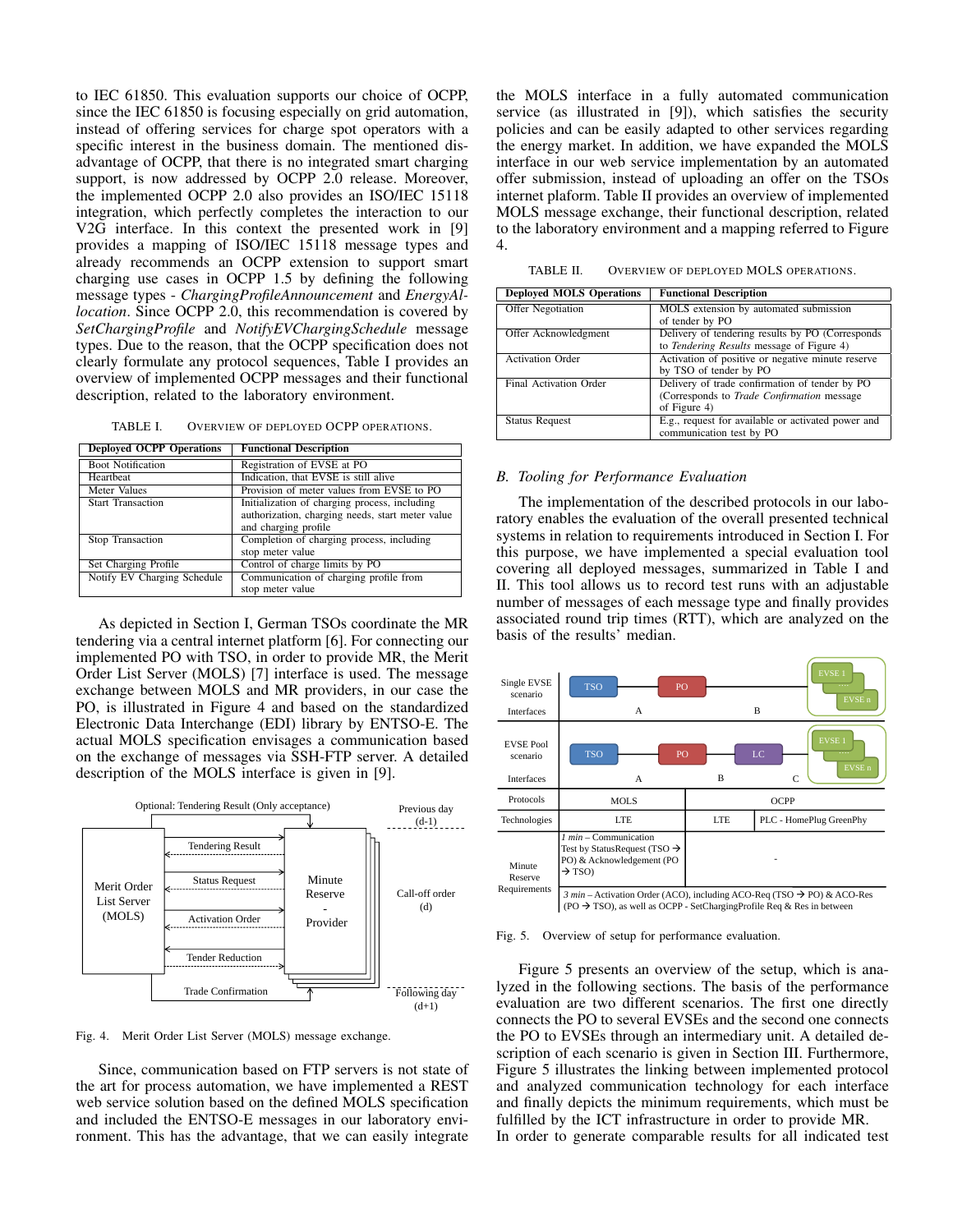runs, server and client of the evaluation tool are deployed on equivalent test systems (see Table III). In addition, we are generating nearby optimal conditions in terms of the transmission technologies, since we are using our own base station for Long Term Evolution (LTE) and in case of powerline communications (PLC), we have installed a test network without any interferences. This allows us to evaluate the system for a best case communication channel setup, without any interferences of other applications.

TABLE III. PERFORMANCE EVALUATION HARDWARE.

| Parameter  | Value                       |
|------------|-----------------------------|
| ΩS         | Windows 7 x64               |
| <b>CPU</b> | Intel Core i5-2520, 2.5 GHz |
| R A M      | 8 GB                        |

In the following section two different test runs for the interfaces (see Figure 5) are evaluated. The first test run is an automated test processing over a period of 2 hours, with a test repetition rate of 3 minutes. Each repetition consists of 100 messages per message type, leading to a total number of 4000 messages for the performance analysis. This test run is performed irrespectively of the protocol for all communication interfaces (referred to the interfaces A, B, C in Figure 5). The second test run is performed for the special case of an *ActivationOrder* by TSO to PO. In this case PO needs to transmit *SetChargingProfileType* messages to all EVSEs with an active charging process and therefore uses LTE as transmission technology (referred to interface B in Figure 5). The performance analysis for interfaces B and C are evaluated with a simulation environment based on the communication network simulator OMNeT++ 4.2.2 in combination with measurements in the laboratory.

#### III. APPLIED CHARGING SCENARIOS

This paper discusses two different scenarios for connecting the EVSEs to the PO. The interface between TSO and PO is the same (MOLS over LTE) in both scenarios which are illustrated in Figure 6.

The Single EVSE scenario deals with a direct cellular network connection, e.g. LTE between the EVSEs and the PO. Thus, in case of MR activation the PO has to send a *SetCharging-ProfileRequest* to each charge point separately.

In the *EVSE Pool* scenario EVSEs can be pooled and controlled by a central unit (e.g. in a parking area), the so called Local Controller (LC) [12]. The LC pools all EVSEs in a Local Area Network (LAN). In our scenario PLC based on the HomePlug GreenPHY standard [14] is used (High-Speed ROBO Mode), as this standard is utilized in the V2G communication regarding ISO/IEC 15118. Hence, PLC modems are already installed in the EVSEs and can also be used for this purpose. This scenario reduces costs for infrastructure providers, as only one mobile broadband modem for connection to PO is needed for the whole parking area.

#### IV. PERFORMANCE EVALUATION

This section deals with the performance evaluation of the two described scenarios. First of all in subsection IV-A the interface between TSO and PO is analyzed based on the MOLS interface protocol over LTE. This evaluation is the same for both scenarios. Afterwards the interface between PO and the EVSEs is analyzed in subsection IV-B.



Fig. 6. Realized charging scenarios in the laboratory and in the simulation.

# *A. Merit Order List Server (MOLS)*

Figure 7 presents recorded RTT for each of the implemented MOLS messages and matches them with the message length. The measured RTT are each composed of a request and a response message and thus contain the processing time on the client and the server. In this paper, the processing times are assumed to be negligible, since in several test runs processing times have been identified as  $\leq 1$  ms. This assumption is supported by the fact that back-end systems at PO and TSO in each case will be powerful server systems.



Fig. 7. RTT measurement for MOLS messages in the lab using LTE.

The message length ranges from 1152 Byte (*OfferNegotiation*, ON) to 2519 Byte (*finalActivationOrder*, fAO). In general, the RTT correlate to the message length, whereby the RTT median varies from 40 ms (ON) to 52 ms (fAO). It can be seen, that the RTT of a single message varies related to an increasing message length. This is to explain by processing and communication channel irregularities, which have an stronger impact on larger messages. Although *OfferNegotiation* message has the smallest length for request and response, the RTT is greater than e.g., *OfferAcknowledgement*. Ide et al. showed in [15], that small messages have high overhead when transmitting data over LTE. As the response message only has 186 Bytes, this leads to higher transmission times. Regarding MR provision, the MOLS interface needs to perform a communication test, which is implemented by a *StatusRequest* message, in less than 1min. As the communication between PO and TSO is generally based on a single request response pattern, the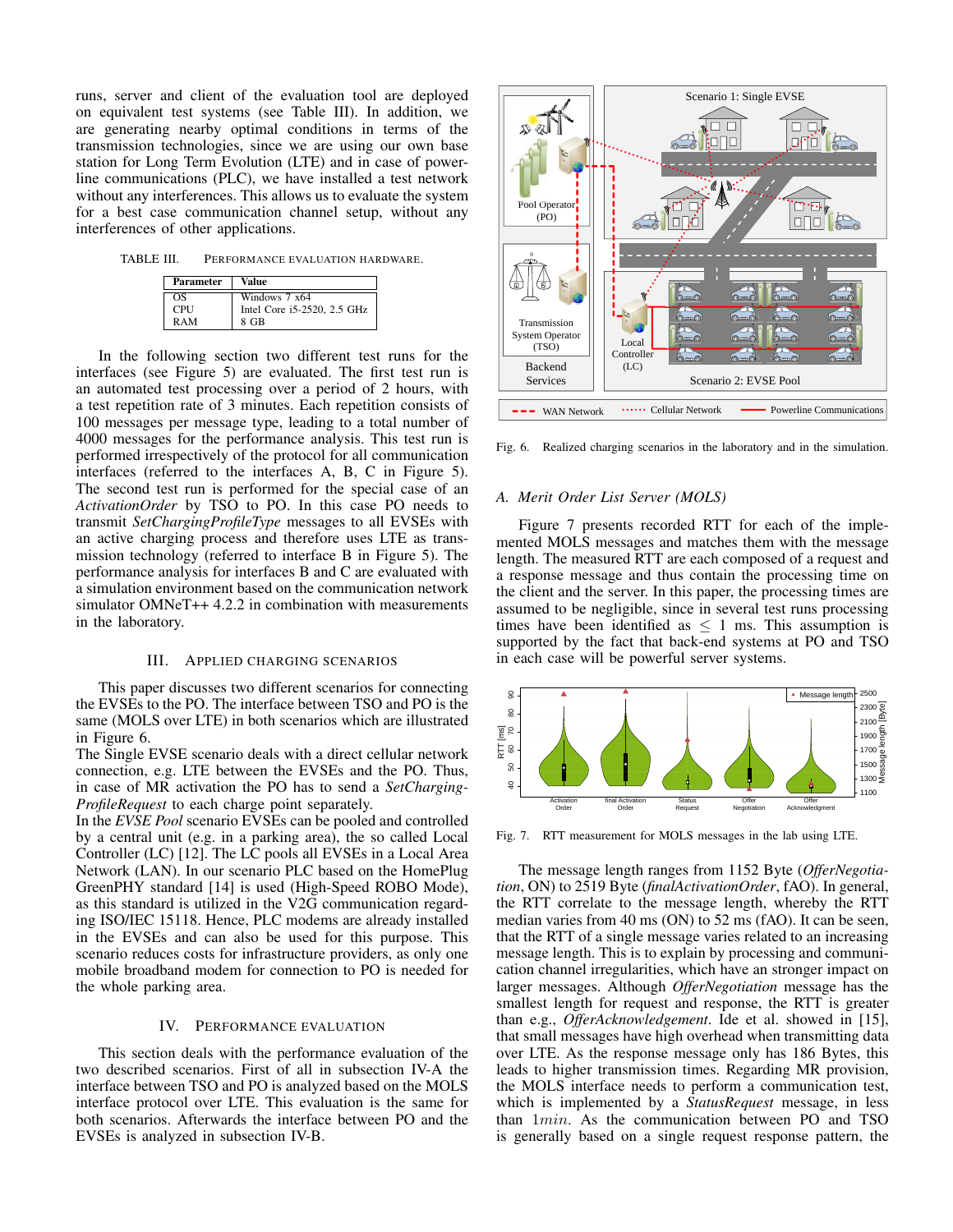requirement for the MOLS communication is met in each case, since the median of the *StatusRequest* is 42 ms.

# *B. Open Charge Point Protocol (OCPP)*

This section deals with the performance evaluation of OCPP, which is done separately for each scenario.

*1) Single EVSE scenario:* Figure 8 shows the sequence chart for the performance evaluation for *Single EVSE* scenario. After PO receives an ACO, PO has to address all active EVSEs with a *SetChargingProfileReq* message. When receiving the last *SetChargingProfileRes* PO can send an *ActivationResponse* back to TSO.



Fig. 8. Sequence Chart for *Single EVSE* scenario.

For analyzing the total delay, first we have measured the RTT of all OCPP messages that are implemented in our laboratory. As mentioned before, the RTTs include processing times on client and server. Results are shown in Figure 9. The median of RTT varies from 21.18 ms for *Heartbeat* message to 29.71 ms for *TransactionStarted* message.



Fig. 9. RTT measurement for OCPP messages in the lab using LTE.

The *SetChargingProfile* (SCP) message for MR service has a median of RTT of 25 ms. This value is subsequently used for calculation of the communication effort for MRL activation  $t_N$  with following formula.

$$
t_N = \begin{cases} (IDT \cdot N_{EVSEs} - 1) + RTT & \text{for IDT} < \text{for RTT} \\ \text{N}_{EVSEs} \cdot RTT & \text{for IDT} > \text{for RTT} \end{cases}
$$
(1)

IDT is the Inter-Departure-Time of the SCP messages sent from PO to all EVSEs. Hence, 1000 EVSEs can be addressed with  $IDT = 10$  ms within  $t_{1000} = 5.015$  ms.

As this is only an approximation, we build up a simulation to proof these results for the different scenarios and number of EVSEs. For more realistic representation, in simulation we assume a normal distribution of 12.75 ms with a standard deviation of 1 ms. Results are illustrated in Figure 12.

*2) EVSE pool scenario:* In the *EVSE Pool* scenario an additional instance is introduced in the system, the Local Controller (LC). It is installed, e.g. in parking areas or also in residential areas where multiple EVSEs are available within the range of Local Area Networks (LAN). This reduces complexity for PO, as less SCP messages have to be send. Instead the LC calculates charging schedules for each charge point (with regard to the SCP message) and forwards them to the pooled EVSEs. A sequence chart is shown in Figure 10.



Fig. 10. Sequence Chart for *EVSE Pool* scenario.

Figure 11 shows the measured RTTs for all OCPP messages in our laboratory using HomePlug GreenPHY. It can be seen, that the RTTs are more than 50 % less than RTTs of LTE measurement. Hence, pooling EVSEs in a PLC network can reduce duration for addressing all EVSEs from PO significantly.



Fig. 11. RTT measurement for OCPP messages in the lab using HomePlug GreenPHY.

To proof this assumption, we build up a simulation environment with a detailed HomePlug GreenPHY model based on [14]. This environment enables precise simulation and timing evaluation for this scenario. The interface between PO and LC is based on the LTE measurements in Section IV-B1 equal to *Single EVSE* scenario simulation. For comparability processing times are included in the PLC simulation, so the RTTs in the simulation match measurements in our lab. Simulation results are shown in Figure 12 and described in the following section.

#### *C. Comparison of scenarios*

After simulation of the scenarios the overall system is analyzed, which means that the interaction of different implemented interfaces is considered while analyzing the communication effort of the overall system related to the service of MR provision. Therefore, the RTTs of each individual interface are evaluated by field measurements in Section IV-A and IV-B. In this context Section IV-A illustrates, that the requirement for a MOLS communication test of  $\leq 1$  min is met in each case. In case of an ACO by TSO, the PO needs to transmit SCP messages to all connected EVSEs, to communicate an ACR to TSO within  $\leq$  3 min. For the analysis of this requirement, we provide the RTTs of each interface as an input value to an